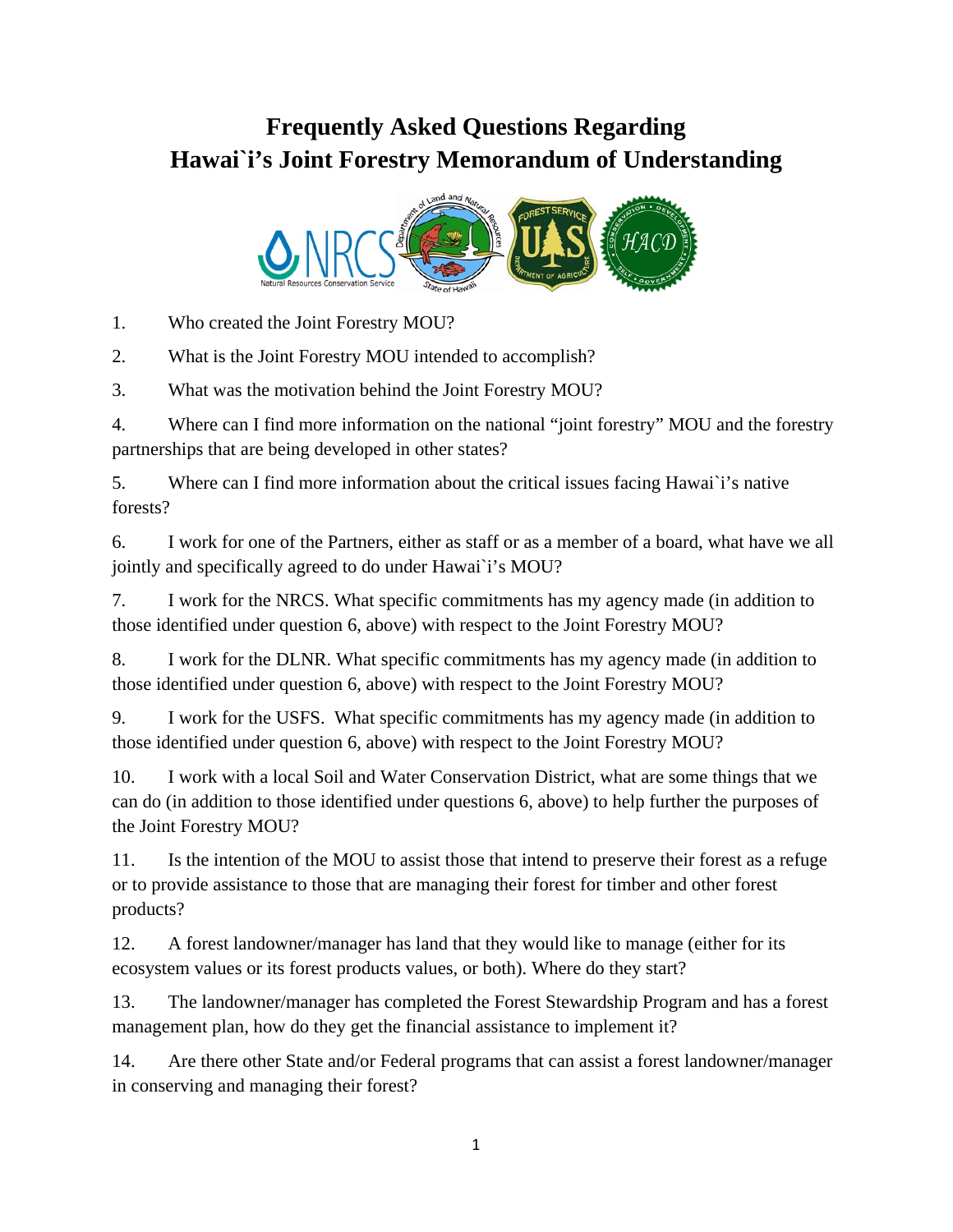#### **1. Who created the Joint Forestry MOU?**

The partners of the Joint Forestry MOU include the United States Department of Agriculture, Natural Resource Conservation Service (**NRCS**), the State of Hawai`i Department of Land and Natural Resources (**DLNR**), the United States Department of Agriculture, Forest Service (**USFS**), and the Hawai`i Association of Conservation Districts (**HACD**) (collectively, the "Partners").

#### **2. What is the Joint Forestry MOU intended to accomplish?**

The specifically stated purposes of the Forestry MOU are to:

- a. **Identify the various Partner's roles** in providing financial and technical assistance to privately managed lands, forest landowners and land managers, and associated collaboration between the Partners on the delivery of such assistance.
- b. **Promote integrated and streamlined delivery** of the Partner's forestry related programs to allow consistent, expeditious and user friendly interactions for landowners and land managers interested in forestry related practices on their land.
- c. **Develop a communication plan between the Partners** to further the implementation of forestry-related incentives and administrative issues as described under the MOU in a consistent manner.
- d. **Participate in annual meetings** to enhance the Partners' interaction and crosstraining efforts.
- e. **Establish Cooperative Weed Management Areas (CWMA) or Conservation Cooperative Partnership Initiatives (CCPI)** focused on forestry management through the control of invasive species.

#### **3. What was the motivation behind the Joint Forestry MOU?**

The Joint Forestry MOU was developed as part of a national effort by leaders in state forestry agencies, USDA-National Resources Conservation Service (NRCS), conservation districts, and USDA-Forest Service (USFS) to form partnerships that increase cooperation and improve forestry-related assistance to landowners. On a national level, a national "joint forestry" memorandum of understanding was entered into by the above listed organizations.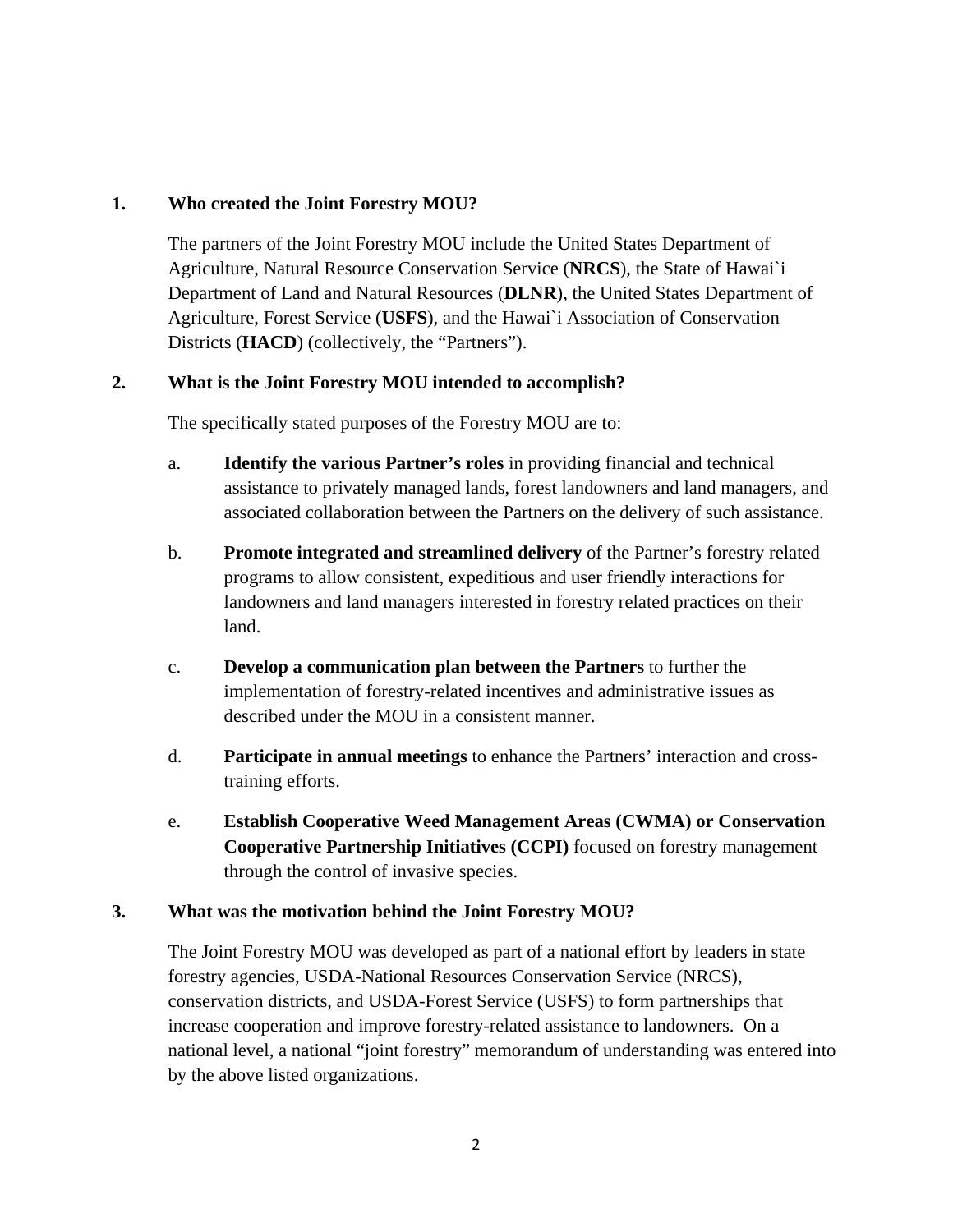## **4. Where can I find more information on the national "joint forestry" MOU and the forestry partnerships that are being developed in other states?**

The website http://jointforestryteam.org is the best resource for finding more information on the national "joint forestry" MOU and the partnerships that are being developed in other states. This web site was developed by the Joint Forestry Team, a group that was formed by the national "joint forestry" MOU partners to advance the purposes of that MOU. The Joint Forestry Team's purpose "is to make recommendations that result in coordinated interagency delivery of forestry and conservation assistance for working forests, farms, and ranches. Team participants seek to improve the sustainability of the nation's forests in order to provide optimum levels of public benefits and ecosystem services."

## **5. Where can I find more information about the critical issues facing Hawai`i's native forests?**

One great resource is the Hawai`i Statewide Assessment of Forest Conditions and Resource Strategy 2010 (SWARS). This assessment seeks to (a) identify and provide an analysis of present and future forest conditions, trends, and threats on all land ownerships; (b) identify any areas or regions of Hawai`i that are a priority; and (c) incorporate existing forest management plans including state wildlife action plans and community wildfire protection plans. Please visit http://www.hawaiistateassessment.info/SWARS/ to download the entire document or individual chapters.

### **6. I work for one of the Partners, either as staff or as a member of a board, what have we all jointly and specifically agreed to do under Hawai`i's MOU?**

The Partners have agreed to:

a. Promote sustainable forestry management on privately managed lands by providing financial and technical assistance to identified forested or formerly forested lands under current or future authorized programs. Programs available for forestry assistance in Hawai'i include, but are not limited to, Hawai'i Forest Stewardship Program (FSP), Natural Area Partnership Program (NAPP), Environmental Quality Incentive Program (EQIP), Wildlife Habitat Incentive Program (WHIP), Hawai'i Conservation Reserve Enhancement Program (CREP), Conservation Cooperative Initiative Program (CCPI), Conservation Stewardship Program (CSP), and Agricultural Management Assistance (AMA). The Partners will work together to integrate existing programs to reduce duplication and confusion among the Partners and private landowners.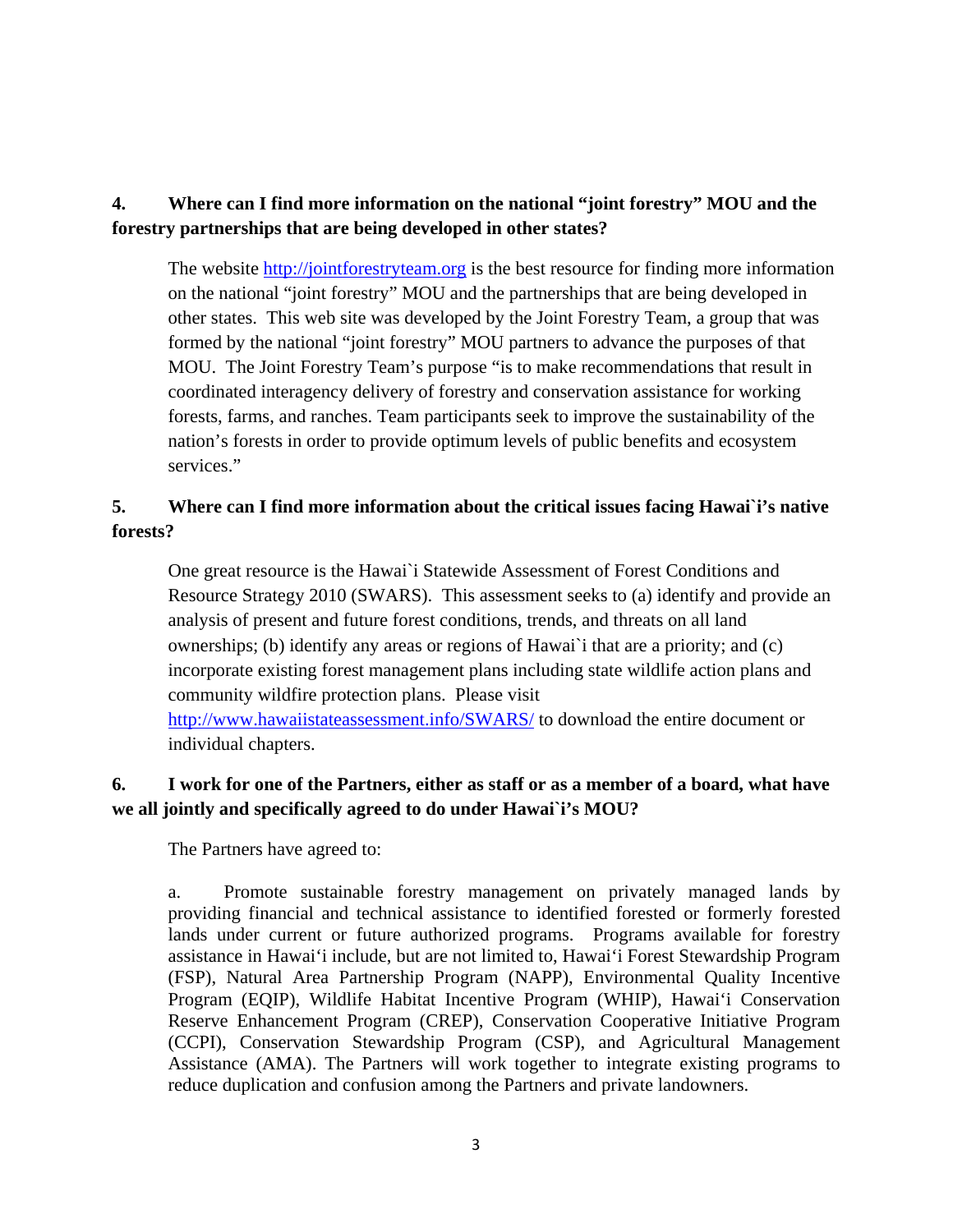b. Identify critical forest landscapes for collaborative outreach to lands within those identified areas. Critical forest landscapes shall initially include all current and formerly forested lands and those lands identified as priority areas in the SWARS and/or the Spatial Analysis Project (SAP). The Partners shall review and refine targeted critical forest landscapes each year or as deemed necessary by the Partners, and incorporate modifications into respective planning documents, as appropriate.

c. Consult with each other on the development of program ranking criteria, permissible cost-share rates and application evaluations for forestry related projects. The Partners will work to ensure that forestry-related projects receive a representative allocation of total available conservation technical and financial assistance, as appropriate.

d. Collaborate on the development and implementation of a communication plan between the Partners, including all appropriate agency staff and affiliated Partners, to further forestry-related initiatives in a consistent manner. The communication plan should include, but is not limited to, sharing of records, material and information, and especially program guidelines; communication channels between the Partners; and dissemination of information to all agency staff involved in initiatives associated with this MOU.

e. Participate in Partner meetings, including work groups, committees, and councils, among others, to enhance the Partners' interactions and cross-training efforts, as well as to recognize and integrate local, regional and national initiatives.

f. Collaborate on outreach and education to private landowners, communities, and the general public on forestry-related initiatives, sustainable management, best management practices and other activities.

g. Encourage the use of forestry consultants for planning purposes by supporting training and certification programs for forestry Technical Service Providers, which may include workshops, webinars, site visits or other resources available.

h. Subject to the availability of funds, enter into Contribution Agreements to further initiatives under this MOU, which may include, but are not limited to, jointly funded new position(s) focused on:

- 1) Increasing forestry outreach to privately managed lands;
- 2) Assisting privately managed lands with management plan development;
- 3) Assisting privately managed lands applying for and enrolling in financial assistance programs;
- 4) Providing technical assistance for implementation of forestry practices;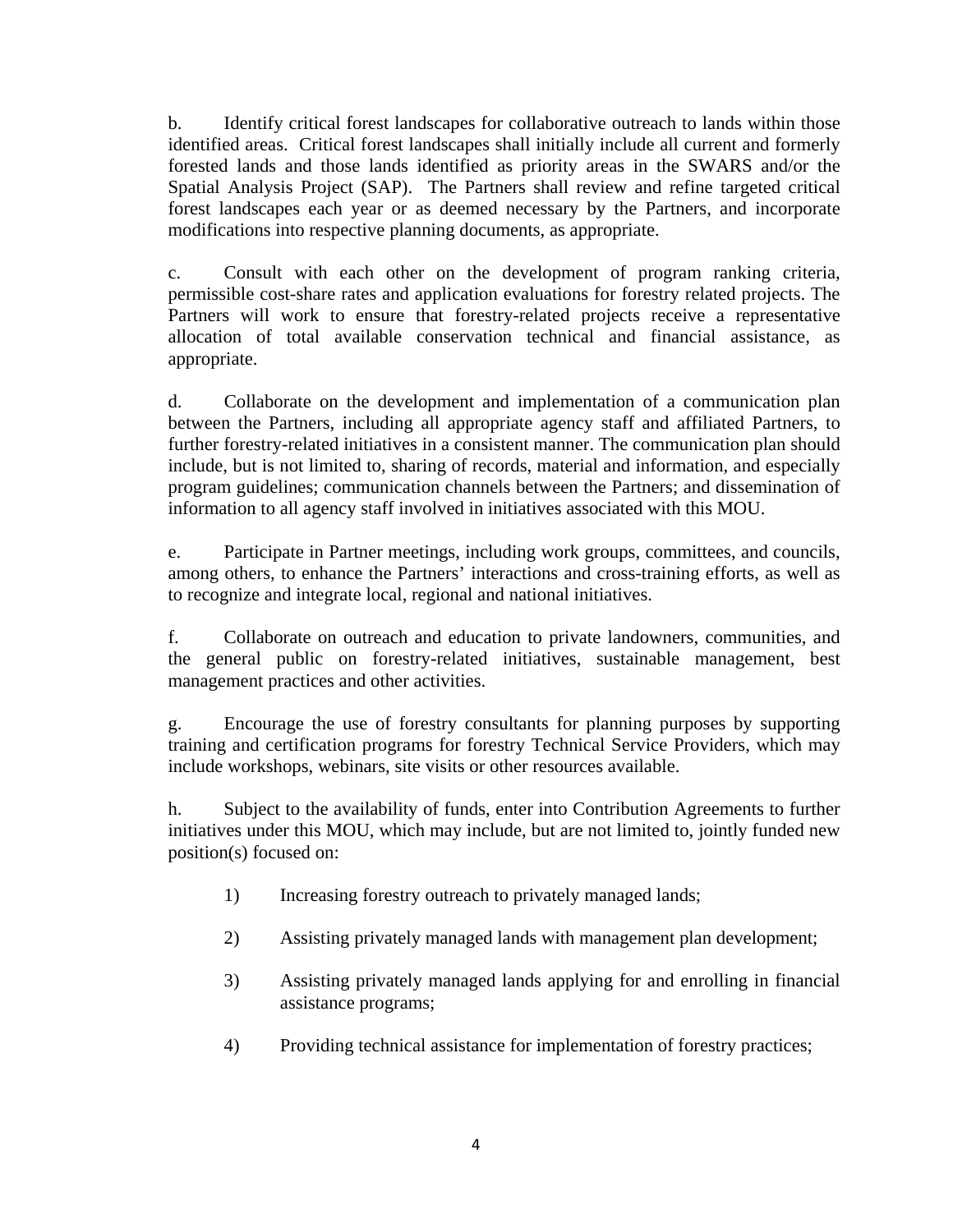- 5) Providing training and educational workshops and materials for privately managed lands and Partners staff, as appropriate; and
- 6) Other objectives that further the protection and enhancement of forestry resources.

The Partners agree to enter into a separate agreement(s) from this MOU to facilitate initiatives. Contribution Agreements will include goals for the project(s) or position(s) that must be met in order to continue any cost-share funding under the agreement, as appropriate.

i. Promote the control of and limit future establishment of non-native invasive species in the Hawaiian Islands. Specifically, NRCS and USFS will comply with Executive Order 13112 limiting the use of federal funds for activities with the potential to introduce or spread invasive species (Appendix B), and DLNR and HACD will voluntarily follow similar principles. The Partners will use the Hawai'i-Pacific Weed Risk Assessment for initial screening of potentially invasive species. Support of the Hawai'i-Pacific Weed Risk Assessment tool and program (including assessment staff to collect information on plant biology, ecology and invasiveness, and to predict whether plants may become invasive in Hawai'i) is a priority and the Partners will work together to identify funding support for this effort.

j. Work to establish Cooperative Weed Management Areas or a Conservation Cooperative Partnership Initiative focused on forest management including the control of invasive species.

k. Participate in an annual interagency review of initiatives under this MOU to gauge the need for modifications or improvements to the MOU or initiatives under the MOU and/or agency-specific programs.

# **7. I work for the NRCS. What specific commitments has my agency made (in addition to those identified under question 6, above) with respect to the Joint Forestry MOU?**

NRCS has agreed to:

a. Authorize the use of approved Hawai'i Forest Stewardship Program management plans as forest management plans for the purposes of funding under EQIP or other appropriate NRCS programs.

(i) NRCS will work with DLNR and the USFS to revise and update the Forest Stewardship Program's management plan template to include information required for NRCS program contract agreements. Forest Stewardship management plans following this revised template and approved by the Forest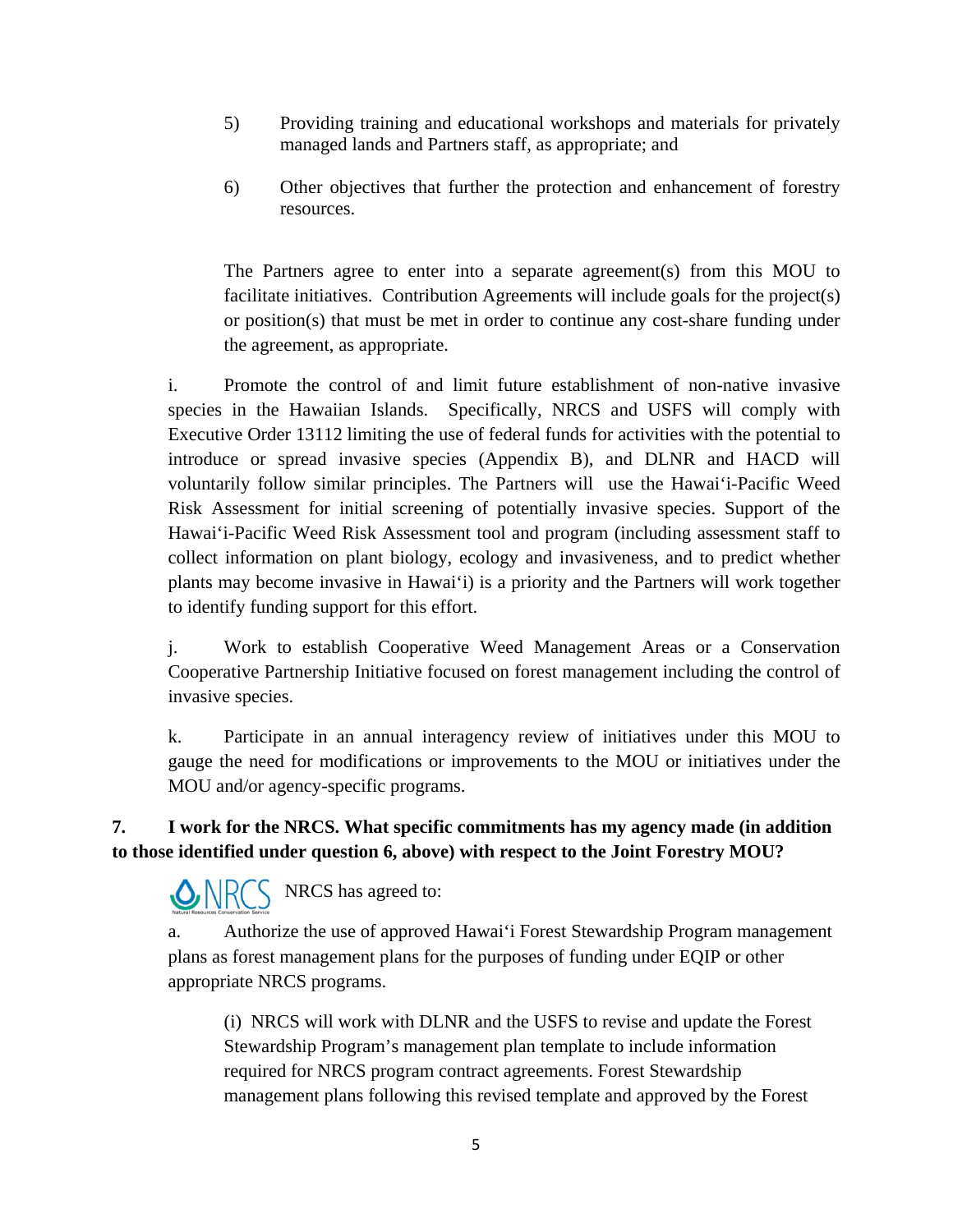Stewardship Advisory Committee will be a complete plan containing all information required for entry directly into NRCS contracting software.

(ii) NRCS will work with DLNR to coordinate the review of submitted Forest Stewardship project proposals for NRCS program eligibility requirements.

(iii) NRCS will notify the Partners of all joint-program forestry projects under this MOU that include financial assistance components, at least annually.

b. Ensure that forestry-related projects, including those with approved Forest Stewardship management plans, receive a representative allocation of total available conservation technical and financial assistance each year, and consult with the Partners on an adequate level for this allocation.

c. Assign NRCS staff to serve on the Forest Stewardship Advisory Committee convened by DLNR, and local or state work groups hosted by Partners, as appropriate.

d. Provide technical support and program training to Partner staff, as requested, to assure that they understand NRCS programs, conservation planning policy, procedures, structural designs (as applicable), and other practices that are required to meet NRCS standards and specifications to assure proper communication is conveyed to potential participants.

# **8. I work for the DLNR. What specific commitments has my agency made (in addition to those identified under question 6, above) with respect to the Joint Forestry MOU?**



a. In relation to the Hawai'i Forest Stewardship Program and management plans:

(i) Work with interested privately managed lands to develop a Forest Stewardship management plans for their property or project.

(ii) Support and coordinate the Forest Stewardship Advisory Committee which will be responsible to review and to advise the Partners concerning approval of all Forest Stewardship management plans. DLNR will assure that staff and personnel associated with the Forest Stewardship Advisory Committee have adequate knowledge to plan and apply various forestry related practices.

(iii) Provide authorization and final approval of all Forest Stewardship management plans through the State Forester.

(iv) Direct landowners with approved Forest Stewardship management plans to their local NRCS office for possible enrollment into an NRCS financial incentive program.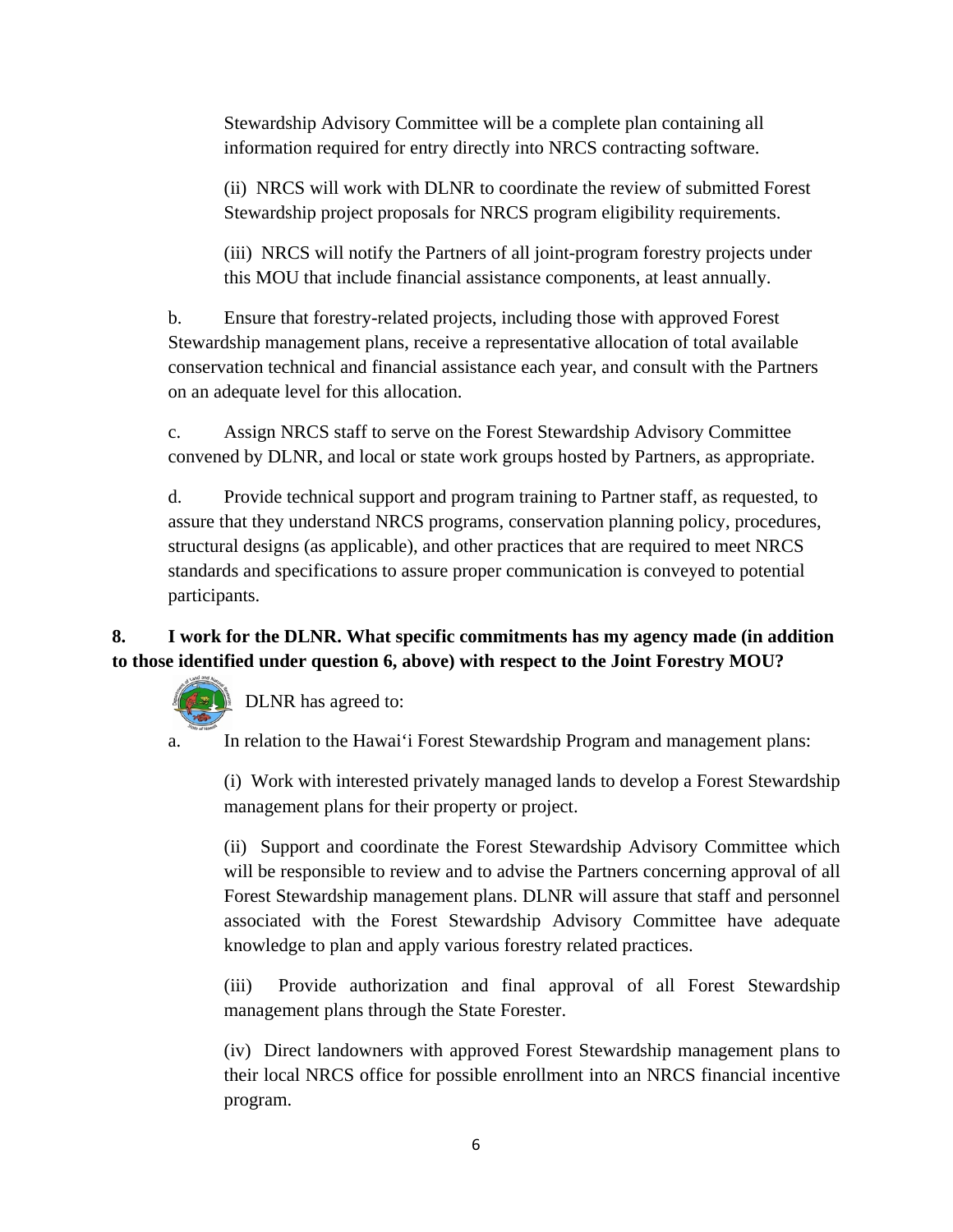b. Work with NRCS to revise and incorporate all necessary information that is required to initiate contract agreements under NRCS financial incentive programs into the Hawai'i Forest Stewardship Program Handbook and associated management plan templates.

c. Provide training, in conjunction with USFS, to NRCS and HACD staff on forest stewardship, forestry management practices to expand capacity in the Partners.

d. Continue to provide technical assistance to NRCS forestry participants with approved Forest Stewardship management plans, as requested. DLNR will provide assistance to Partners, as needed, in completing forestry management plans outside of the Forest Stewardship Program.

e. Assign DLNR staff representation to participate on the State Technical Advisory Committee, convened by NRCS, and local or state work groups hosted by Partners, as appropriate.

# **9. I work for the USFS. What specific commitments has my agency made (in addition to those identified under question 6, above) with respect to the Joint Forestry MOU?**



USFS has agreed to:

a. Provide annual financial assistance to DLNR for the administration and implementation of the Hawai'i Forest Stewardship Program as well as other State and Private Forestry (S&PF) programs directly or indirectly supporting the management of privately managed lands. USFS will also offer opportunities for additional financial assistance through the S&PF Redesign competitive grants process, including providing information about these programs to the Partners.

b. Consult with the Partners to reconcile guidelines for annual accomplishment reporting so that Partners know how to properly report cooperative accomplishments.

c. Facilitate forestry technical assistance to cooperative projects with NRCS, DLNR, and HACD to benefit privately managed lands, from national and regional Forest Service experts and programs including, but not limited to, the Reforestation, Nurseries and Genetic Resources (RNGR) team; Research, especially concerning silviculture; the Forest Health program; Cooperative Fire Assistance program; and forest land taxation specialists.

d. Assign USFS staff representatives to participate on the State Technical Advisory Committee, convened by NRCS, and staff representatives to serve on the Forest Stewardship Advisory Committee convened by DLNR, as well as other local or state work groups hosted by Partners, as appropriate.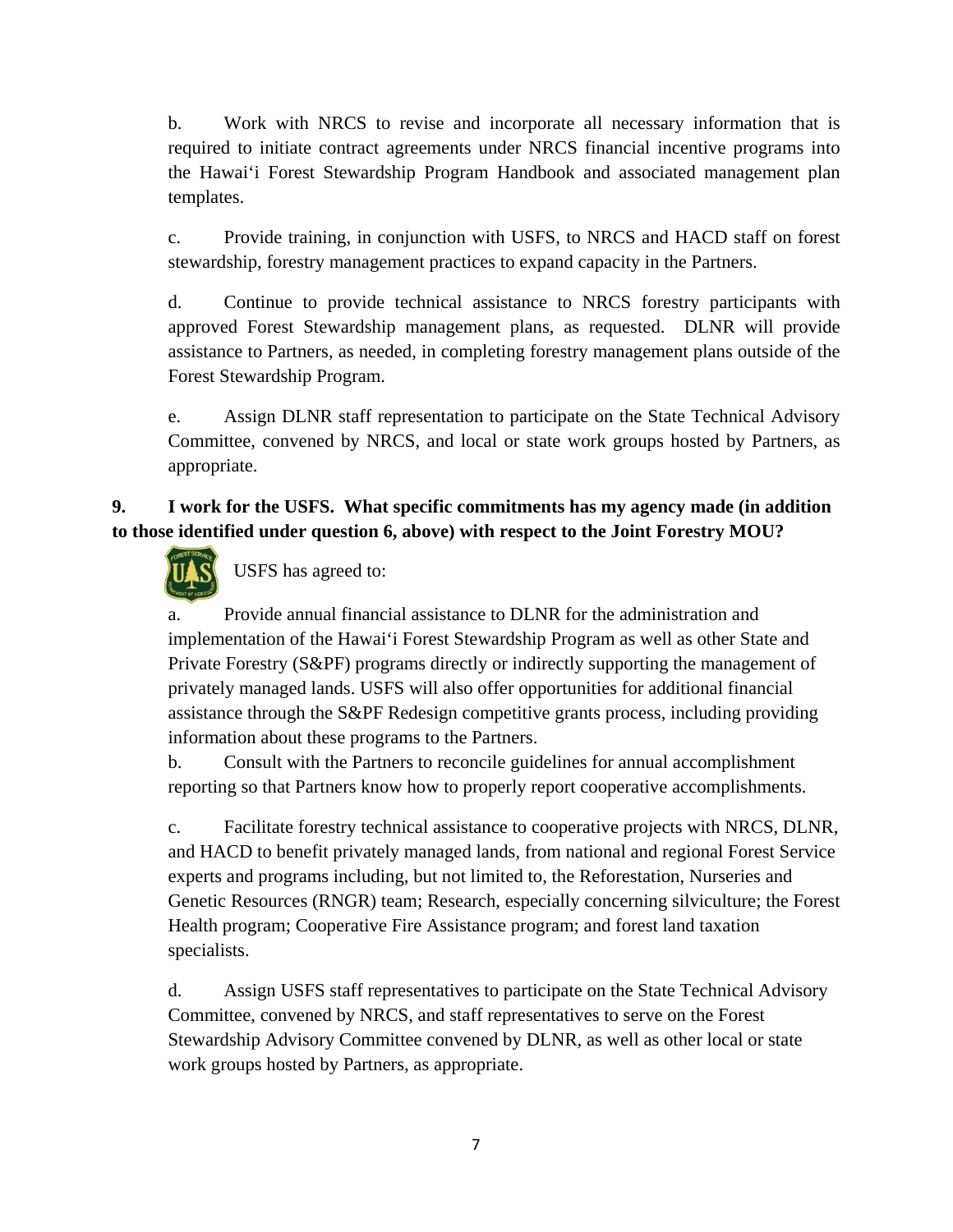e. Initiate active correspondences with other USDA agencies, including Farm Service Agency and Rural Development, to explore opportunities for collaboration with national and regional Forest Service experts and programs including but not limited to biomass utilization technical experts and the Forest Products Laboratory.

# **10. I work with a local Soil and Water Conservation District, what are some things that we can do (in addition to those identified under questions 6, above) to help further the purposes of the Joint Forestry MOU?**

 $\mathcal{H}_{ACO}$  The Soil and Water Conservation Districts can:

a. Cooperate and coordinate with forestry agencies in the delivery of forestry assistance to privately managed lands.

b. Invite partners to participate in regional and national meetings and conservation initiatives.

c. Assist in identification of forestry needs on a regional basis.

d. Collaborate with Partners in landscape or watershed planning and implementation.

e. Increase your knowledge of forestry programs.

# **11. Is the intention of the MOU to assist those that intend to preserve their forest as a refuge or to provide assistance to those that are managing their forest for timber and other forest products?**

Both! DLNR Chairperson William Aila, Jr. made a concise statement of the goals that the Partners would like to achieve when he said, "The Memorandum of Understanding between the Department of Land and Natural Resources (DLNR), U.S. Department of Agriculture, and Hawai`i Association of Conservation Districts will help to build a partnership of trust and collaboration critical in sustaining the health of our unique forest lands and watersheds. Additionally, the MOU promotes local job growth in and diversification of the forest products industry thereby contributing to the sustainability of our island communities."

# **12. A forest landowner/manager has land that they would like to manage (either for its ecosystem values or its forest products values, or both). Where do they start?**

The best way to start is to make contact with any of the MOU partners: the local Soil and Water Conservation Districts, the State's Division of Forestry and Wildlife, the local NRCS office, or the State and Private Forestry Office of the United States Forest Service. Any of these partners will provide a landowner/manager with the necessary support and guidance they may need to successfully work their way through the programs which will